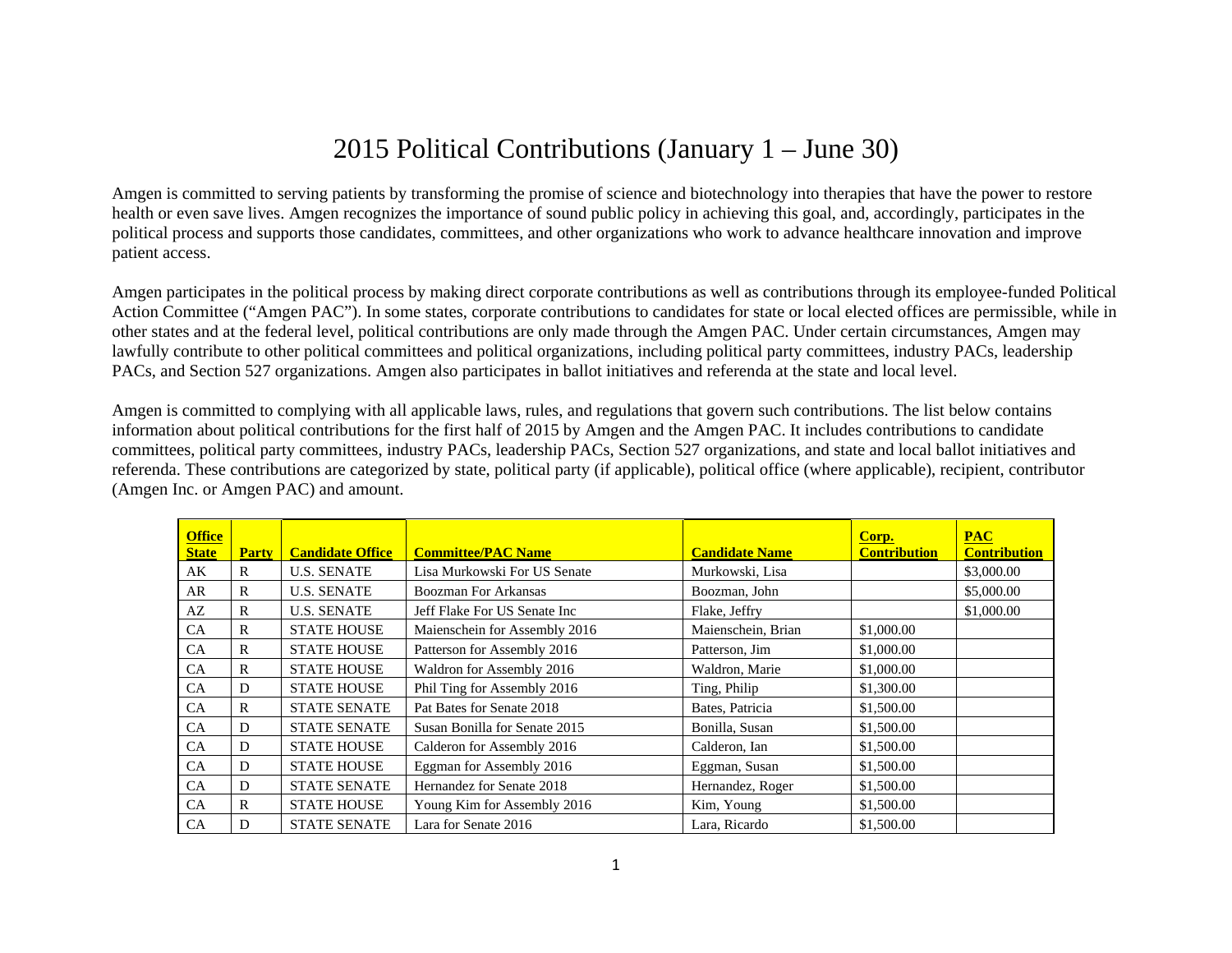| ${\rm CA}$ | $\mathbf R$           | <b>STATE HOUSE</b>  | Chad Mayes for Assembly 2016               | Mayes, Chad          | \$1,500.00  |            |
|------------|-----------------------|---------------------|--------------------------------------------|----------------------|-------------|------------|
| CA         | $\overline{\text{R}}$ | <b>STATE SENATE</b> | Janet Nguyen for State Senate              | Nguyen, Janet        | \$1,500.00  |            |
| ${\rm CA}$ | ${\bf R}$             | <b>STATE SENATE</b> | Olsen for Senate 2018                      | Olsen, Kristen       | \$1,500.00  |            |
| CA         | ${\bf D}$             | <b>STATE HOUSE</b>  | Rendon for Assembly 2016                   | Rendon, Anthony      | \$1,500.00  |            |
| CA         | ${\bf R}$             | <b>STATE SENATE</b> | Don Wagner for Senate 2015                 | Wagner, Donald       | \$1,500.00  |            |
|            |                       |                     |                                            |                      |             |            |
|            |                       |                     | Re-Elect Senator Wieckowski for Senate     |                      |             |            |
| ${\rm CA}$ | ${\bf D}$             | <b>STATE SENATE</b> | 2018                                       | Wieckowski, Bob      | \$1,500.00  |            |
|            |                       |                     |                                            |                      |             |            |
|            |                       |                     |                                            |                      |             |            |
|            |                       |                     |                                            |                      |             |            |
|            |                       | <b>INSURANCE</b>    |                                            |                      |             |            |
| CA         | D                     | <b>COMMISSIONER</b> | Perea for Insurance Commissioner 2018      | Perea, Henry         | \$2,000.00  |            |
| CA         | $\, {\bf R}$          | <b>STATE HOUSE</b>  | David Hadley for Assembly 2016             | Hadley, David        | \$2,100.00  |            |
| CA         | ${\bf D}$             | <b>STATE HOUSE</b>  | Rob Bonta for Assembly 2016                | Bonta, Rob           | \$3,000.00  |            |
| CA         | ${\bf D}$             | <b>STATE HOUSE</b>  | Friends of Jimmy Gomez for Assembly 2016   | Gomez, Jimmy         | \$3,000.00  |            |
| CA         | D                     | <b>STATE HOUSE</b>  | Adrin Nazarian for Assembly 2016           | Nazarian, Adrin      | \$3,500.00  |            |
| CA         | ${\bf R}$             |                     | <b>Equality California</b>                 |                      | \$5,000.00  |            |
| CA         | ${\bf R}$             |                     | California Republican Party                |                      | \$5,000.00  |            |
| CA         |                       |                     | PhRMA IEC                                  |                      | \$6,000.00  |            |
| ${\rm CA}$ |                       |                     | <b>CHIPAC</b>                              |                      | \$7,000.00  |            |
| CA         | $\mathbf D$           |                     | California Issues Forum                    |                      | \$15,000.00 |            |
| CA         | ${\bf R}$             |                     | California Republican Leadership Fund      |                      | \$15,000.00 |            |
| CA         | $\mathbf D$           |                     | Californians for Jobs and a Strong Economy |                      | \$20,000.00 |            |
| CA         | $\mathbf D$           |                     | California Democratic Party                |                      | \$25,000.00 |            |
| CA         | ${\bf D}$             | <b>U.S. HOUSE</b>   | Ami Bera For Congress                      | Bera, Ami            |             | \$1,000.00 |
| CA         | $\mathbf D$           | <b>U.S. HOUSE</b>   | <b>Julia Brownley For Congress</b>         | Brownley, Julia      |             | \$2,000.00 |
| CA         | ${\bf D}$             | <b>U.S. HOUSE</b>   | <b>Tony Cardenas For Congress</b>          | Cardenas, Tony       |             | \$2,000.00 |
| CA         | ${\bf R}$             | <b>U.S. HOUSE</b>   | Denham For Congress                        | Denham, Jeff         |             | \$5,000.00 |
| CA         | $\mathbf D$           | <b>U.S. HOUSE</b>   | Anna Eshoo For Congress                    | Eshoo, Anna          |             | \$3,500.00 |
| CA         | ${\bf D}$             | <b>U.S. HOUSE</b>   | Mike Honda For Congress                    | Honda, Mike          |             | \$1,000.00 |
| ${\rm CA}$ | ${\bf D}$             | <b>U.S. HOUSE</b>   | <b>Matsui For Congress</b>                 | Matsui, Doris        |             | \$2,500.00 |
| ${\rm CA}$ | ${\bf R}$             | <b>U.S. HOUSE</b>   | Kevin McCarthy For Congress                | McCarthy, Kevin      |             | \$5,000.00 |
|            |                       |                     |                                            | McCarthy, Kevin (FED |             |            |
| CA         | $\mathbf R$           | <b>U.S. HOUSE</b>   | Majority Committee PAC - MC PAC            | LPAC)                |             | \$5,000.00 |
| CA         | $\, {\bf R}$          | <b>U.S. HOUSE</b>   | Devin Nunes Campaign Committee             | Nunes, Devin         |             | \$5,000.00 |
|            |                       |                     |                                            | Nunes, Devin (FED    |             |            |
| CA         | R                     | <b>U.S. HOUSE</b>   | New PAC                                    | LPAC)                |             | \$5,000.00 |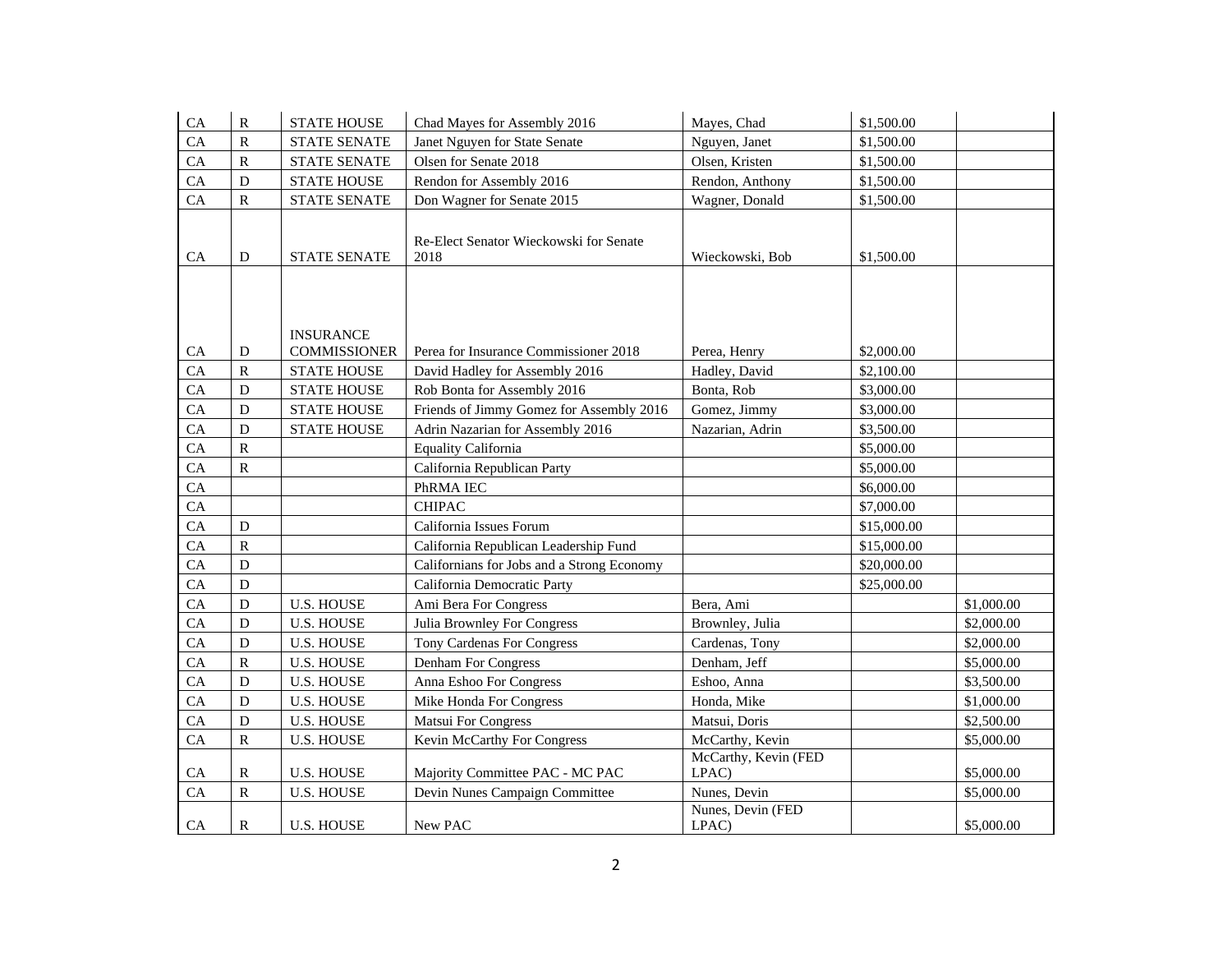| CA                  | $\mathbf D$ | <b>U.S. HOUSE</b>  | <b>Scott Peters For Congress</b>                                       | Peters, Scott                    |             | \$1,000.00  |
|---------------------|-------------|--------------------|------------------------------------------------------------------------|----------------------------------|-------------|-------------|
| CA                  | D           | <b>U.S. HOUSE</b>  | Dr. Raul Ruiz For Congress                                             | Ruiz, Raul                       |             | \$2,000.00  |
| CA                  | D           | <b>U.S. HOUSE</b>  | Committee To Re-Elect Linda Sanchez                                    | Sanchez, Linda                   |             | \$2,000.00  |
| CA                  | $\mathbf D$ | <b>U.S. HOUSE</b>  | Jackie Speier For Congress                                             | Speier, Jackie                   |             | \$1,000.00  |
| CA                  | $\mathbf D$ | <b>U.S. HOUSE</b>  | <b>Swalwell For Congress</b>                                           | Swalwell, Eric                   |             | \$4,000.00  |
| CA                  | $\mathbf D$ | <b>U.S. HOUSE</b>  | Mike Thompson For Congress                                             | Thompson, Mike                   |             | \$1,500.00  |
| CA                  | ${\bf R}$   | <b>U.S. HOUSE</b>  | <b>Walters For Congress</b>                                            | Walters, Mimi                    |             | \$1,000.00  |
| CO                  | D           | <b>U.S. SENATE</b> | <b>Bennet For Colorado</b>                                             | Bennet, Michael                  |             | \$3,000.00  |
| CO                  | D           | <b>U.S. SENATE</b> | Common Sense Colorado                                                  | Bennet, Michael (FED<br>LPAC)    |             | \$5,000.00  |
| CO                  | R           | <b>U.S. HOUSE</b>  | Project West Political Action Committee                                | Gardner, Cory (FED<br>LPAC)      |             | \$1,000.00  |
| CT                  | D           | <b>U.S. HOUSE</b>  | <b>Jim Himes For Congress</b>                                          | Himes, James                     |             | \$1,000.00  |
| <b>CT</b>           | D           | <b>U.S. HOUSE</b>  | <b>Larson For Congress</b>                                             | Larson, John                     |             | \$3,000.00  |
| $DC$                |             |                    | Democratic Governors Association                                       |                                  | \$10,000.00 |             |
| DC                  | D           | <b>U.S. HOUSE</b>  | Committee for Hispanic Causes/Building Our<br>Leadership Diversity PAC | Cardenas, Tony (FED<br>LPAC)     |             | \$5,000.00  |
| DC                  | D           | <b>U.S. HOUSE</b>  | CAPAC Leadership PAC                                                   | Chu, Judy (FED LPAC)             |             | \$1,000.00  |
| DC                  |             |                    | Kidney Care Partners PAC                                               |                                  |             | \$2,500.00  |
| DC                  | $\mathbf D$ | <b>U.S. HOUSE</b>  | New Democrat Coalition PAC                                             | (FED LPAC)                       |             | \$5,000.00  |
| DC                  | D           | <b>U.S. SENATE</b> | Moderate Democrats PAC                                                 | (FED LPAC)                       |             | \$5,000.00  |
| $\operatorname{DC}$ | ${\bf D}$   | <b>U.S. HOUSE</b>  | Democratic Congressional Campaign<br>Committee                         |                                  |             | \$15,000.00 |
| $DC$                | $\mathbf D$ | <b>U.S. SENATE</b> | Democratic Senatorial Campaign Committee                               |                                  |             | \$15,000.00 |
| DC                  | $\mathbf R$ | <b>U.S. HOUSE</b>  | National Republican Congressional<br>Committee                         |                                  |             | \$15,000.00 |
| DC                  | ${\bf R}$   | <b>U.S. SENATE</b> | National Republican Senatorial Committee                               |                                  |             | \$15,000.00 |
| DE                  | $\mathbf D$ | <b>U.S. SENATE</b> | <b>Carper For Senate</b>                                               | Carper, Thomas                   |             | \$1,000.00  |
| DE                  | D           | <b>U.S. SENATE</b> | Chris Coons For Delaware                                               | Coons, Christopher               |             | \$2,500.00  |
| DE                  | D           | <b>U.S. SENATE</b> | Blue Hen PAC                                                           | Coons, Christopher (FED<br>LPAC) |             | \$5,000.00  |
| FL                  | R           |                    | Florida Republican Senatorial Campaign<br>Committee                    |                                  | \$2,500.00  |             |
| FL                  | ${\bf R}$   | <b>U.S. HOUSE</b>  | <b>Bilirakis For Congress</b>                                          | Bilirakis, Gus                   |             | \$1,000.00  |
| $\mathbf{FL}$       | ${\bf R}$   | <b>U.S. HOUSE</b>  | Vern Buchanan For Congress                                             | Buchanan, Vern                   |             | \$5,000.00  |
| FL                  | ${\bf R}$   | <b>U.S. HOUSE</b>  | Mario Diaz-Balart For Congress                                         | Diaz-Balart, Mario               |             | \$2,500.00  |
| FL                  | D           | <b>U.S. HOUSE</b>  | Friends Of Patrick Murphy                                              | Murphy, Patrick                  |             | \$5,000.00  |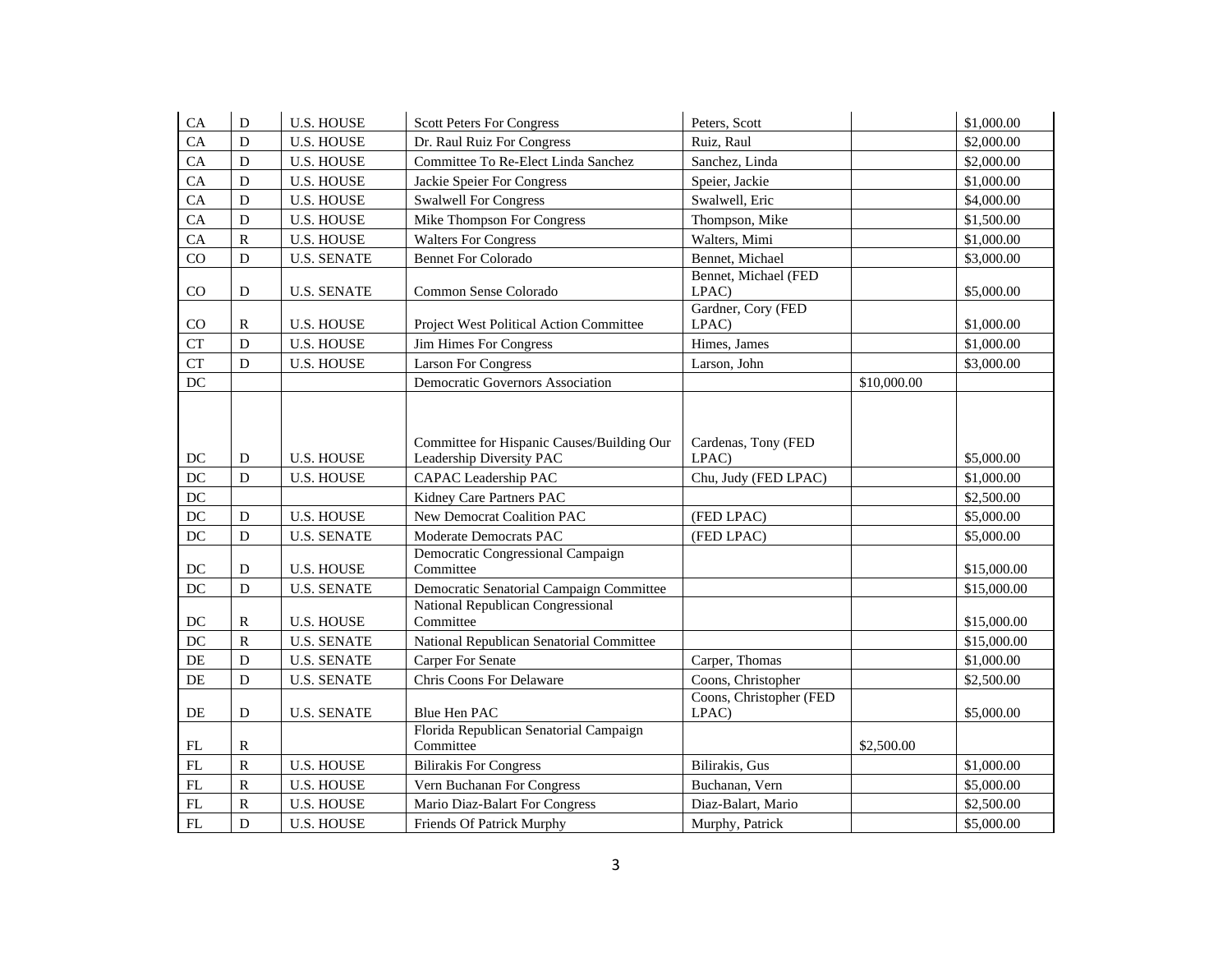| FL                       | $\mathbb{R}$            | <b>U.S. SENATE</b>  | Reclaim America PAC                                                | Rubio, Marco (FED<br>LPAC)     | \$5,000.00 |
|--------------------------|-------------------------|---------------------|--------------------------------------------------------------------|--------------------------------|------------|
|                          |                         |                     |                                                                    |                                |            |
| <b>GA</b>                | D                       | <b>STATE HOUSE</b>  | Michael Cheokas Campaign Committee                                 | Cheokas, Mike                  | \$350.00   |
| GA                       | $\overline{\mathsf{R}}$ | <b>U.S. SENATE</b>  | Georgians For Isakson                                              | Isakson, Johnny                | \$1,000.00 |
| <b>GA</b>                | D                       | <b>STATE SENATE</b> | Friends of Greg Kirk                                               | Kirk, Greg                     | \$350.00   |
| <b>GA</b>                | ${\bf R}$               | <b>U.S. HOUSE</b>   | Price For Congress                                                 | Price, Thomas                  | \$3,500.00 |
| IA                       | ${\bf R}$               | <b>U.S. SENATE</b>  | Grassley Committee Inc                                             | Grassley, Chuck                | \$1,000.00 |
| ID                       | $\overline{\text{R}}$   | <b>U.S. SENATE</b>  | Mike Crapo For US Senate                                           | Crapo, Mike                    | \$1,500.00 |
| ID                       | $\mathbf R$             | <b>U.S. SENATE</b>  | Freedom Fund                                                       | Crapo, Mike (FED LPAC)         | \$5,000.00 |
| ID                       | $\overline{\mathsf{R}}$ | <b>U.S. HOUSE</b>   | Raul Labrador For Idaho                                            | Labrador, Raul                 | \$1,000.00 |
| IL                       | ${\bf D}$               | <b>U.S. HOUSE</b>   | Davis For Congress/Friends Of Davis                                | Davis, Danny                   | \$1,000.00 |
| IL                       | $\mathbb{R}$            | <b>U.S. HOUSE</b>   | <b>Dold For Congress</b>                                           | Dold, Robert                   | \$1,000.00 |
| $\rm IL$                 | D                       | <b>U.S. HOUSE</b>   | Robin Kelly For Congress                                           | Kelly, Robin                   | \$1,000.00 |
| $\rm IL$                 | $\mathbf R$             | <b>U.S. SENATE</b>  | Kirk For Senate                                                    | Kirk, Mark                     | \$2,500.00 |
| IL                       | $\mathbb{R}$            | <b>U.S. HOUSE</b>   | <b>Roskam For Congress Committee</b>                               | Roskam, Peter                  | \$2,500.00 |
| $\mathbb{L}$             | $\mathbb{R}$            | <b>U.S. HOUSE</b>   | Republican Operation to Secure and Keep a<br>Majority (ROSKAM PAC) | Roskam, Peter (FED<br>LPAC)    | \$5,000.00 |
| $\mathbf{L}$             | $\overline{\text{R}}$   | <b>U.S. HOUSE</b>   | <b>Volunteers For Shimkus</b>                                      | Shimkus, John                  | \$6,000.00 |
| IN                       | R                       | <b>U.S. HOUSE</b>   | Friends Of Susan Brooks                                            | Brooks, Susan                  | \$2,500.00 |
| $\ensuremath{\text{IN}}$ | $\mathbb{R}$            |                     |                                                                    |                                |            |
| $\ensuremath{\text{IN}}$ |                         | <b>U.S. HOUSE</b>   | <b>Bucshon For Congress</b>                                        | Bucshon, Larry                 | \$2,500.00 |
| IN                       | D                       | <b>U.S. HOUSE</b>   | <b>Andre Carson For Congress</b>                                   | Carson, Andre                  | \$1,000.00 |
|                          | $\mathbf R$             | <b>U.S. SENATE</b>  | Dan Coats For Indiana                                              | Coats, Dan                     | \$2,500.00 |
| IN                       | D                       | <b>U.S. HOUSE</b>   | <b>Oorah! Political Action Committee</b>                           | Young, Todd (FED<br>LPAC)      | \$1,000.00 |
| IN                       | ${\bf R}$               | <b>U.S. HOUSE</b>   | Friends Of Todd Young, Inc.                                        | Young, Todd                    | \$2,000.00 |
| KS                       | ${\bf R}$               | <b>U.S. HOUSE</b>   | <b>Lynn Jenkins For Congress</b>                                   | Jenkins, Lynn                  | \$2,500.00 |
| KS                       | $\mathbf R$             | <b>U.S. SENATE</b>  | Free State PAC                                                     | Moran, Jerry (FED LPAC)        | \$3,000.00 |
| <b>KS</b>                | $\overline{\mathsf{R}}$ | <b>U.S. HOUSE</b>   | Pompeo For Congress Inc                                            | Pompeo, Mike                   | \$3,500.00 |
| KY                       | $\mathbf R$             | <b>U.S. HOUSE</b>   | <b>Guthrie For Congress</b>                                        | Guthrie, Brett                 | \$3,500.00 |
| KY                       | $\mathbb{R}$            | <b>U.S. SENATE</b>  | <b>Bluegrass Committee</b>                                         | McConnell, Mitch (FED<br>LPAC) | \$2,500.00 |
| KY                       | ${\bf D}$               | <b>STATE SENATE</b> | Robert Stivers for State Senate                                    | Stivers, Robert                | \$1,000.00 |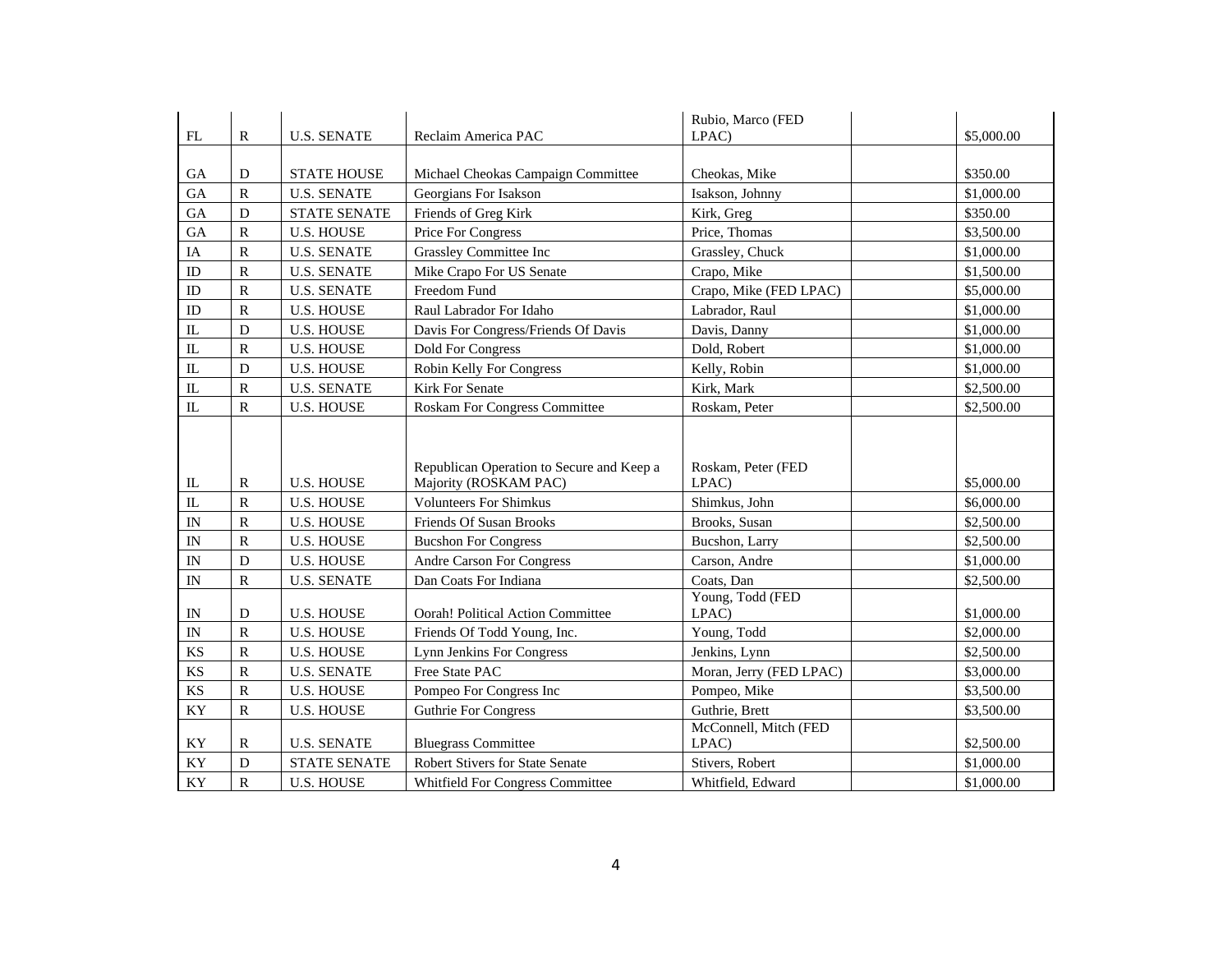| KY         | D                       | <b>STATE HOUSE</b>  | Kentucky House Democratic Caucus<br><b>Campaign Committee</b> |                                 |          | \$2,500.00  |
|------------|-------------------------|---------------------|---------------------------------------------------------------|---------------------------------|----------|-------------|
|            |                         |                     |                                                               |                                 |          |             |
|            |                         |                     |                                                               |                                 |          |             |
| KY         | ${\bf R}$               | <b>STATE HOUSE</b>  | Kentucky State Republican Executive<br>Committee              |                                 |          | \$2,500.00  |
| LA         | $\overline{\mathsf{R}}$ | <b>STATE HOUSE</b>  | Campaign to Elect Lance Harris                                | Harris, Lance                   | \$250.00 |             |
| $\rm LA$   | ${\bf R}$               | <b>STATE HOUSE</b>  | Campaign to Elect Kenny Havard                                | Havard, Kenneth                 | \$250.00 |             |
| LA         | ${\bf R}$               |                     |                                                               |                                 |          |             |
|            |                         | <b>STATE HOUSE</b>  | Frank Hoffmann for House Campaign                             | Hoffmann, Frank                 | \$250.00 |             |
| ${\rm LA}$ | $\mathbf D$             | <b>STATE HOUSE</b>  | Campaign to Elect Katrina Jackson                             | Jackson, Katrina                | \$250.00 |             |
| $\rm LA$   | $\overline{\mathsf{R}}$ | <b>STATE HOUSE</b>  | Campaign to Elect Jay Morris                                  | Morris, John                    | \$250.00 |             |
| LA         | $\overline{\mathsf{R}}$ | <b>STATE HOUSE</b>  | Campaign to Elect Rogers Pope                                 | Pope, J.                        | \$250.00 |             |
| ${\rm LA}$ | ${\bf R}$               | <b>STATE HOUSE</b>  | Lenar Whitney Campaign                                        | Whitney, Lenar                  | \$250.00 |             |
| LA         | ${\bf R}$               | <b>STATE HOUSE</b>  | Campaign to Elect Thomas Willmott                             | Willmott, Thomas                | \$250.00 |             |
| LA         | ${\bf R}$               | <b>STATE SENATE</b> | Robert Bret Bret Allain Campaign                              | Allain, R. L.                   | \$500.00 |             |
| LA         | $\overline{\text{R}}$   | <b>STATE SENATE</b> | Claitor for Senate Campaign                                   | Claitor, Dan                    | \$500.00 |             |
| LA         | $\mathbf D$             | <b>STATE SENATE</b> | Dorsey-Colomb for Senate Campaign                             | Dorsey-Colomb, Yvonne           | \$500.00 |             |
| LA         | $\overline{\text{R}}$   | <b>STATE HOUSE</b>  | Committee to Re-Elect Scott Simon                             | Simon, Scott                    | \$500.00 |             |
| LA         | $\mathbb{R}$            | <b>U.S. HOUSE</b>   | Committee for the Preservation of Capitalism                  | Boustany, Charles (FED<br>LPAC) |          | \$5,000.00  |
|            |                         |                     |                                                               |                                 |          |             |
| LA         | $\mathbb{R}$            | <b>U.S. HOUSE</b>   | Charles Boustany Jr. MD For Congress, Inc.                    | Boustany, Charles               |          | \$10,000.00 |
| LA         | $\rm R$                 | <b>U.S. SENATE</b>  | <b>Bill Cassidy For US Senate</b>                             | Cassidy, Bill                   |          | \$1,000.00  |
| LA         | ${\bf R}$               | <b>STATE SENATE</b> | Vision PAC                                                    | Heitmeier, David                |          | \$500.00    |
| LA         | $\mathbf D$             | <b>U.S. HOUSE</b>   | <b>Richmond For Congress</b>                                  | Richmond, Cedric                |          | \$1,500.00  |
| LA         | $\mathbf R$             | <b>U.S. HOUSE</b>   | Scalise Leadership Fund                                       | Scalise, Steve                  |          | \$2,500.00  |
| MA         | $\mathbf D$             | <b>U.S. HOUSE</b>   | <b>Richard E Neal For Congress Committee</b>                  | Neal, Richard                   |          | \$2,500.00  |
|            |                         |                     | <b>AMERIPAC: The Fund For A Greater</b>                       | Hoyer, Steny (FED               |          |             |
| <b>MD</b>  | D                       | <b>U.S. HOUSE</b>   | America                                                       | LPAC)                           |          | \$1,500.00  |
| <b>MD</b>  | $\mathbf D$             | <b>U.S. HOUSE</b>   | <b>Hoyer For Congress</b>                                     | Hoyer, Steny                    |          | \$1,500.00  |
|            |                         |                     |                                                               | Mikulski, Barbara (FED          |          |             |
| MD         | D                       | <b>U.S. SENATE</b>  | Building A Majority PAC (BAMPAC)                              | LPAC)                           |          | \$1,000.00  |
| MI         | $\overline{R}$          | <b>U.S. HOUSE</b>   | Upton For All Of Us                                           | Upton, Frederick                |          | \$2,500.00  |
| <b>MN</b>  | $\overline{\text{R}}$   | <b>U.S. HOUSE</b>   | Friends Of Erik Paulsen                                       | Paulsen, Erik                   |          | \$2,500.00  |
| <b>MO</b>  |                         |                     |                                                               |                                 |          |             |
|            | ${\bf R}$               | <b>U.S. SENATE</b>  | Friends Of Roy Blunt                                          | Blunt, Roy                      |          | \$5,000.00  |
| <b>MO</b>  | $\overline{\text{R}}$   | <b>U.S. HOUSE</b>   | <b>Billy Long For Congress</b>                                | Long, Billy                     |          | \$1,000.00  |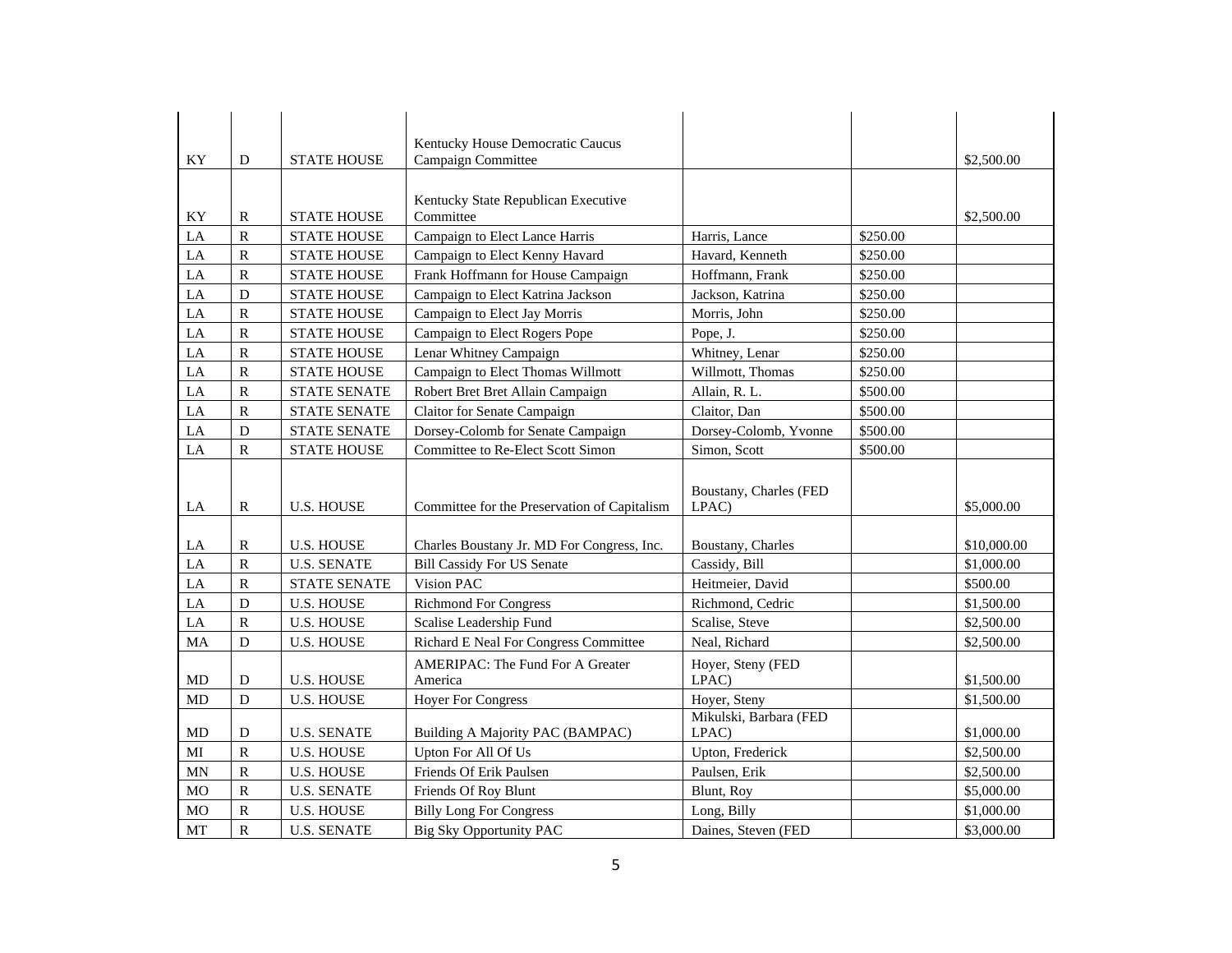|                          |              |                     |                                                     | LPAC)                         |          |             |
|--------------------------|--------------|---------------------|-----------------------------------------------------|-------------------------------|----------|-------------|
| $\operatorname{MT}$      | D            | <b>U.S. SENATE</b>  | <b>Montanans For Tester</b>                         | Tester, Jon                   |          | \$1,000.00  |
| NC                       | $\mathbb{R}$ | <b>U.S. SENATE</b>  | Richard Burr Committee; The                         | Burr, Richard                 |          | \$5,000.00  |
|                          |              |                     |                                                     |                               |          |             |
| <b>NC</b>                | R            | <b>U.S. HOUSE</b>   | Renee Ellmers For Congress Committee                | Ellmers, Renee                |          | \$3,000.00  |
| NC                       | ${\bf R}$    | <b>U.S. HOUSE</b>   | George Holding For Congress Inc.                    | Holding, George               |          | \$2,000.00  |
| NC                       | ${\bf R}$    | <b>U.S. SENATE</b>  | Thom Tillis Committee                               | Tillis, Thom                  |          | \$2,500.00  |
| $\rm ND$                 | $\mathbb{R}$ | <b>U.S. SENATE</b>  | <b>Hoeven For Senate</b>                            | Hoeven, John                  |          | \$3,500.00  |
| $\rm NE$                 | ${\bf R}$    | <b>U.S. SENATE</b>  | Deb Fischer For US Senate Inc                       | Fischer, Debra                |          | \$2,500.00  |
| $\rm NE$                 | ${\bf R}$    | <b>U.S. HOUSE</b>   | <b>Adrian Smith For Congress</b>                    | Smith, Adrian                 |          | \$1,000.00  |
| <b>NH</b>                | $\mathbb{R}$ | <b>U.S. SENATE</b>  | Friends Of Kelly Ayotte                             | Ayotte, Kelly                 |          | \$1,000.00  |
| <b>NH</b>                | $\mathbb{R}$ | <b>U.S. SENATE</b>  | Kelly PAC                                           | Ayotte, Kelly (FED<br>LPAC)   |          | \$2,000.00  |
| NJ                       | $\mathbf D$  | <b>STATE SENATE</b> | Election Fund of Senator Paul A. Sarlo              | Sarlo, Paul                   | \$500.00 |             |
| NJ                       | $\mathbf D$  | <b>U.S. SENATE</b>  | Cory Booker For Senate                              | Booker, Cory                  |          | \$2,500.00  |
| NJ                       | $\, {\bf R}$ | <b>U.S. HOUSE</b>   | <b>Lance For Congress</b>                           | Lance, Leonard                |          | \$2,500.00  |
| <b>NJ</b>                | $\mathbf D$  | <b>U.S. HOUSE</b>   | Pallone For Congress                                | Pallone, Frank                |          | \$1,000.00  |
| <b>NM</b>                | $\mathbf D$  | <b>U.S. HOUSE</b>   | Friends of Michelle                                 | Grisham, Michelle             |          | \$1,000.00  |
| <b>NM</b>                | ${\bf D}$    | <b>U.S. SENATE</b>  | Martin Heinrich For Senate                          | Heinrich, Martin              |          | \$1,500.00  |
| <b>NM</b>                | $\mathbf D$  | <b>U.S. HOUSE</b>   | People For Ben                                      | Lujan, Ben                    |          | \$2,000.00  |
| <b>NV</b>                | D            | <b>U.S. SENATE</b>  | Searchlight Leadership Fund                         | Reid, Harry (FED LPAC)        |          | \$5,000.00  |
| ${\rm NY}$               | $\, {\bf R}$ | <b>STATE SENATE</b> | Citizens for Hannon                                 | Hannon, Kemp                  | \$250.00 |             |
| <b>NY</b>                | $\mathbf D$  | <b>U.S. HOUSE</b>   | <b>Clarke For Congress</b>                          | Clarke, Yvette                |          | \$1,000.00  |
| <b>NY</b>                | D            | <b>U.S. HOUSE</b>   | Jobs, Opportunities and Education PAC (JOE-<br>PAC) | Crowley, Joseph (FED<br>LPAC) |          | \$1,000.00  |
| <b>NY</b>                | $\mathbf D$  | <b>U.S. HOUSE</b>   | <b>Engel For Congress</b>                           | Engel, Eliot                  |          | \$1,000.00  |
| ${\rm NY}$               | $\mathbf D$  | <b>U.S. HOUSE</b>   | Grace For New York                                  | Meng, Grace                   |          | \$1,000.00  |
| <b>NY</b>                | $\mathbf R$  | <b>U.S. HOUSE</b>   | Tom Reed For Congress                               | Reed. Tom                     |          | \$2,000.00  |
| ${\rm NY}$               | ${\bf D}$    | <b>U.S. SENATE</b>  | Friends Of Schumer                                  | Schumer, Charles              |          | \$2,500.00  |
| $\ensuremath{\text{NY}}$ | $\mathbf R$  | <b>U.S. HOUSE</b>   | Elise For Congress                                  | Stefanik, Elise               |          | \$1,000.00  |
| <b>OH</b>                | R            | <b>U.S. HOUSE</b>   | The Freedom Project                                 | Boehner, John (FED<br>LPAC)   |          | \$5,000.00  |
| <b>OH</b>                | $\mathbb{R}$ | <b>U.S. HOUSE</b>   | Friends Of John Boehner                             | Boehner, John                 |          | \$10,000.00 |
| OH                       | ${\bf R}$    | <b>U.S. HOUSE</b>   | Johnson For Congress                                | Johnson, Bill                 |          | \$1,000.00  |
| OH                       | $\mathbf R$  | <b>U.S. HOUSE</b>   | Jim Renacci For Congress                            | Renacci, James                |          | \$2,000.00  |
| OH                       | ${\bf R}$    | <b>U.S. HOUSE</b>   | Pioneer Political Action Committee                  | Tiberi, Pat (FED LPAC)        |          | \$5,000.00  |
| <b>OH</b>                | ${\bf R}$    | <b>U.S. HOUSE</b>   | <b>Tiberi For Congress</b>                          | Tiberi, Patrick               |          | \$4,000.00  |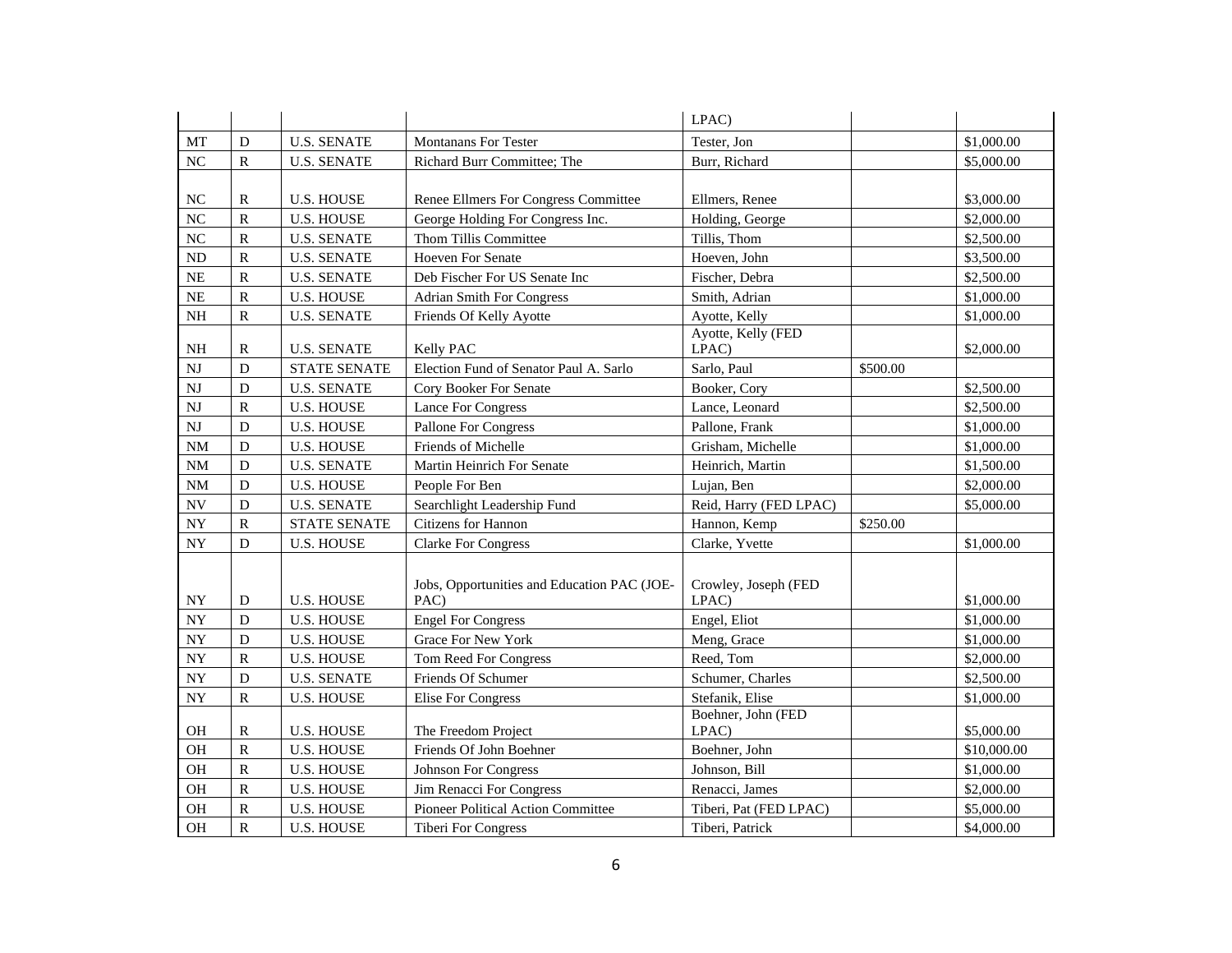| OK                                | ${\bf R}$               | <b>U.S. SENATE</b>  | Families For James Lankford                          | Lankford, James                | \$1,000.00 |  |
|-----------------------------------|-------------------------|---------------------|------------------------------------------------------|--------------------------------|------------|--|
|                                   |                         |                     |                                                      | Walden, Greg (FED              |            |  |
| <b>OR</b>                         | $\mathbb{R}$            | <b>U.S. HOUSE</b>   | New Pioneers PAC                                     | LPAC)                          | \$2,000.00 |  |
| <b>OR</b>                         | $\, {\bf R}$            | <b>U.S. HOUSE</b>   | <b>Walden For Congress</b>                           | Walden, Gregory                | \$1,000.00 |  |
| <b>OR</b>                         | $\mathbf D$             | <b>U.S. SENATE</b>  | Holding Onto Oregon's Priorities                     | Wyden, Ron (FED LPAC)          | \$5,000.00 |  |
| PA                                | ${\bf D}$               | <b>U.S. SENATE</b>  | Bob Casey For Senate Inc                             | Casey, Bob                     | \$2,500.00 |  |
| PA                                | $\, {\bf R}$            | <b>STATE HOUSE</b>  | Friends of Warren Kampf                              | Kampf, Warren                  | \$300.00   |  |
| PA                                | $\overline{\mathsf{R}}$ | <b>U.S. HOUSE</b>   | Marino For Congress                                  | Marino, Tom                    | \$1,000.00 |  |
| $\mathbf{PA}$                     | ${\bf R}$               | <b>U.S. HOUSE</b>   | Pat Meehan For Congress                              | Meehan, Patrick                | \$4,000.00 |  |
| PA                                | ${\bf R}$               | <b>U.S. HOUSE</b>   | Friends Of Joe Pitts                                 | Pitts, Joseph                  | \$2,500.00 |  |
| $\ensuremath{\mathsf{PR}}\xspace$ | D                       | <b>GOVERNOR</b>     | Comite Amigos Gobernador Alejandro Garcia<br>Padilla | Padilla, Alejandro             | \$500.00   |  |
| PR                                | $\mathbf D$             | <b>U.S. HOUSE</b>   | Comite Pierluisi, Inc.                               | Pierluisi, Pedro               | \$1,500.00 |  |
| $\mathbf{R}\mathbf{I}$            | $\mathbf D$             | <b>U.S. HOUSE</b>   | <b>Langevin For Congress</b>                         | Langevin, James                | \$2,500.00 |  |
| $\mathbf{R}\mathbf{I}$            | $\mathbf D$             | <b>U.S. SENATE</b>  | Narragansett Bay PAC                                 | Reed, Jack (FED LPAC)          | \$5,000.00 |  |
| ${\rm SC}$                        | $\mathbf D$             | <b>U.S. HOUSE</b>   | Friends Of Jim Clyburn                               | Clyburn, James                 | \$2,000.00 |  |
| $\ensuremath{\mathbf{SC}}$        | D                       | <b>U.S. HOUSE</b>   | <b>BRIDGE PAC</b>                                    | Clyburn, James (FED<br>LPAC)   | \$5,000.00 |  |
| <b>SC</b>                         | $\mathbf R$             | <b>U.S. HOUSE</b>   | <b>Tim Scott For Congress</b>                        | Scott, Tim                     | \$1,000.00 |  |
| SC                                | ${\bf R}$               | <b>U.S. SENATE</b>  | Tim Scott for Senate                                 | Scott, Tim                     | \$3,000.00 |  |
| ${\rm SC}$                        | $\mathbb R$             | <b>STATE HOUSE</b>  | South Carolina House Republican Caucus<br>Committee  |                                | \$3,500.00 |  |
| ${\rm SD}$                        | ${\bf R}$               | <b>U.S. HOUSE</b>   | Kristi For Congress                                  | Noem, Kristi                   | \$2,500.00 |  |
| <b>TN</b>                         | $\mathbb{R}$            | <b>U.S. SENATE</b>  | <b>TENNPAC</b>                                       | Alexander, Lamar (FED<br>LPAC) | \$5,000.00 |  |
| <b>TN</b>                         | $\, {\bf R}$            | <b>U.S. HOUSE</b>   | Marsha Blackburn For Congress Inc.                   | Blackburn, Marsha              | \$1,500.00 |  |
| <b>TX</b>                         | ${\bf R}$               | <b>U.S. HOUSE</b>   | Congressman Joe Barton Committee                     | Barton, Joe                    | \$2,500.00 |  |
| <b>TX</b>                         | $\, {\bf R}$            | <b>U.S. HOUSE</b>   | <b>Brady For Congress</b>                            | Brady, Kevin                   | \$2,500.00 |  |
| ${\rm T}{\rm X}$                  | R                       | <b>U.S. HOUSE</b>   | Making America Prosperous PAC                        | Brady, Kevin (FED<br>LPAC)     | \$5,000.00 |  |
| <b>TX</b>                         | ${\bf R}$               | <b>U.S. HOUSE</b>   | Friends Of Jeb Hensarling                            | Hensarling, Jeb                | \$2,000.00 |  |
| <b>TX</b>                         | $\, {\bf R}$            | <b>U.S. HOUSE</b>   | Friends Of Sam Johnson                               | Johnson, Sam                   | \$1,000.00 |  |
| <b>TX</b>                         | $\, {\bf R}$            | <b>U.S. HOUSE</b>   | <b>Texans For Lamar Smith</b>                        | Smith, Lamar                   | \$1,000.00 |  |
| UT                                | ${\bf R}$               | <b>U.S. HOUSE</b>   | Friends Of Jason Chaffetz                            | Chaffetz, Jason                | \$1,000.00 |  |
| UT                                | ${\bf R}$               | <b>U.S. SENATE</b>  | ORRINPAC                                             | Hatch, Orrin (FED LPAC)        | \$3,000.00 |  |
| UT                                | $\, {\bf R}$            | <b>U.S. SENATE</b>  | Hatch Election Committee Inc                         | Hatch, Orrin                   | \$3,500.00 |  |
| <b>VA</b>                         | ${\bf R}$               | <b>STATE HOUSE</b>  | Friends of Scott Garrett                             | Garrett, T. Scott              | \$1,000.00 |  |
| <b>VA</b>                         | $\overline{\mathsf{R}}$ | <b>STATE SENATE</b> | Friends of Steve Martin                              | Martin, Stephen                | \$1,000.00 |  |